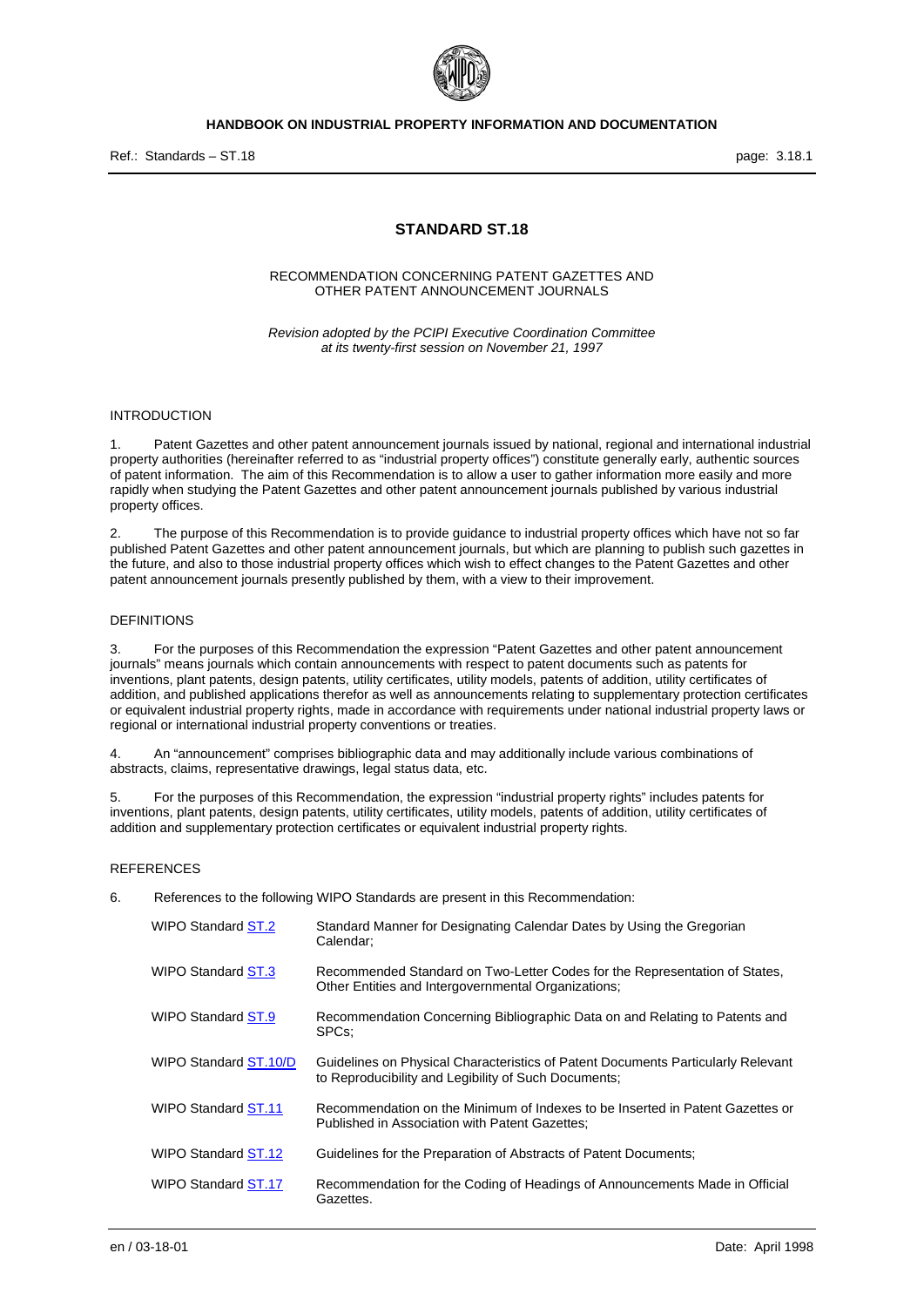

Ref.: Standards – ST.18 page: 3.18.2

#### RECOMMENDATION

*Format of Patent Gazettes and Other Patent Announcement Journals* 

The format of a Patent Gazette or other patent announcement journal should be A4, that is, 297 mm x 210 mm. If the format A4 is not applied, it is recommended that the format used should not exceed the above-mentioned format in either of its dimensions.

*Contents and Layout of Patent Gazettes and Other Patent Announcement Journals* 

8. The following should be indicated on the outside front cover of the Patent Gazette or other patent announcement journal:

(a) the name of the Patent Gazette or patent announcement journal;

 (b) the name of the industrial property office, announcements regarding which are contained in the Patent Gazette or other patent announcement journal;

 (c) the year, by four digits, and the number of the Patent Gazette or of the patent announcement journal with the date of publication in accordance with the provisions set out in WIPO Standard ST.2;

 (d) the first and last numbers of applications for industrial property rights the publication of which is announced in the Patent Gazette or patent announcement journal;

 (e) the first and last numbers of granted industrial property rights the publication of which is announced in the Patent Gazette or patent announcement journal.

 The numbers referred to under subparagraphs (d) and (e), above, are to be indicated only when the numbers constitute a coherent and complete set. When the numbers do not constitute a coherent and complete set, a statement to that effect should be given on the outside front cover of the Patent Gazette or patent announcement journal together with a reference to the indexes, if any, contained within the gazette or journal in which all numbers for which announcements are included in the gazette or journal are listed. When the information to be given under subparagraphs (d) and (e) cannot be included on the outside front cover, the numbers can be placed on the first inside page.

9. The Table of Contents can appear on the outside front cover or on the first inside page of the Patent Gazette or other patent announcement journal.

10. The sequence of chapters in which announcements are given in Patent Gazettes and other patent announcements journals should conform to the sequence of the official procedure regarding the granting of industrial property rights. The sequence in which the most important announcements appear should be as follows:

(a) announcements regarding applications for industrial property rights;

(b) announcements regarding grants of industrial property rights;

 (c) announcements of industrial property rights granted by a regional or an international authority for the country in question, as a Contracting State, as well as of the published applications therefor.

 The announcements of the different sorts of changes in the legal status of published applications for industrial property rights, and of industrial property rights granted can follow, but they can also be given following the announcements of the published applications or of the industrial property rights granted.

11. The codes to identify various headings of announcements in Patent Gazettes provided for in WIPO Standard **ST.17** should be indicated.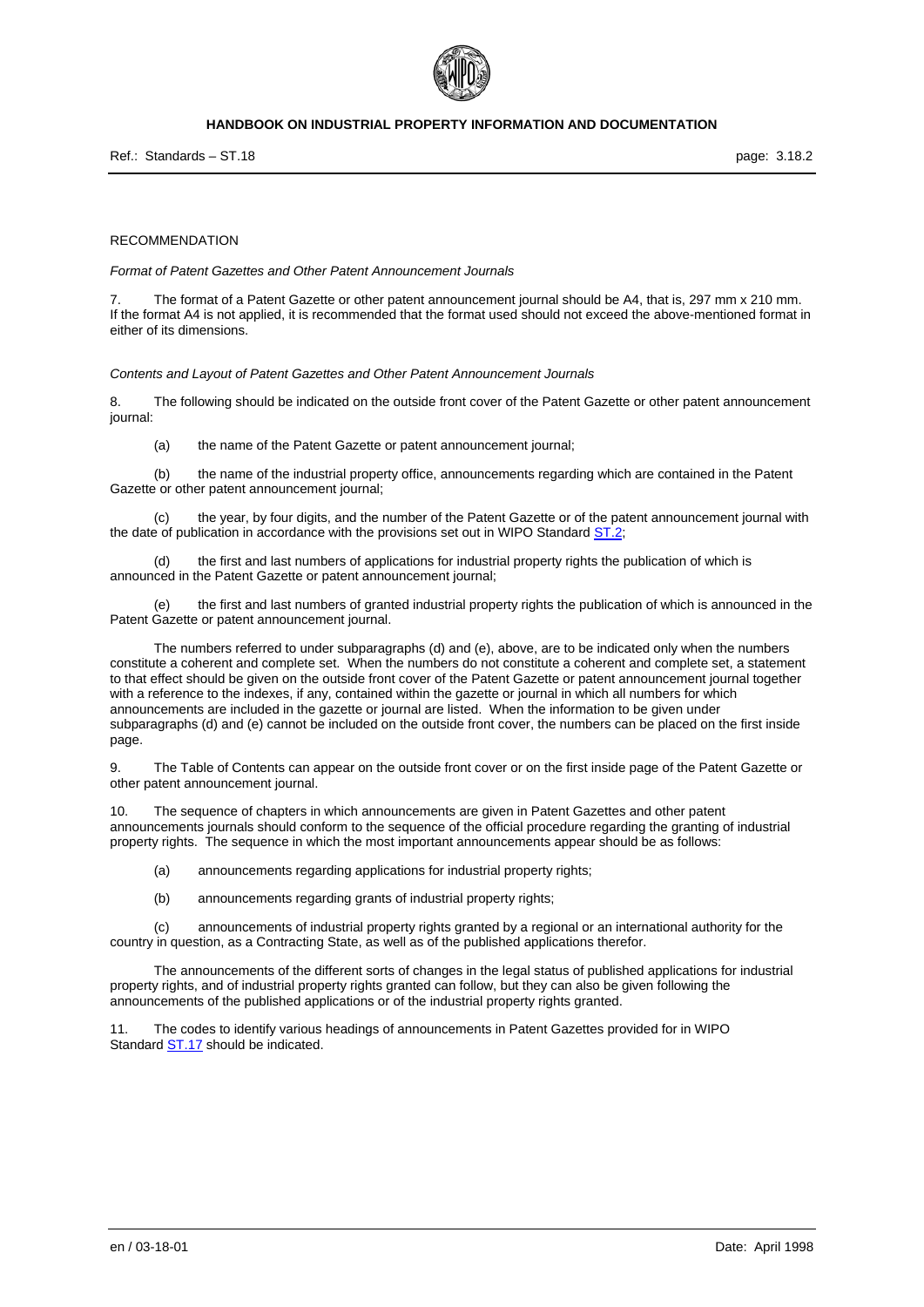

Ref.: Standards – ST.18 page: 3.18.3

12. The announcements referred to under paragraph 10, above, may contain:

- (a) merely bibliographic data, or
- (b) bibliographic data and abstracts or claims, or
- (c) bibliographic data, abstracts or claims and representative drawings, of the relevant documents.

13. The bibliographic data of the announcements referred to under paragraph 12, above, should be accompanied by INID codes provided for in WIPO Standard **ST.9.** If the presentation of the bibliographic data in all entries within one type of announcement, e.g., grant of patents, is the same, this presentation can be illustrated by INID codes under the heading, or can be illustrated in the detailed explanations preceding each heading of the Patent Gazettes and other patent announcement journals. For further guidance on the presentation of bibliographic data, see paragraphs 9 to 16 of that Standard.

14. The announcements of the grant of industrial property rights and of the publications of applications for such rights should, if possible, appear in the order either of the first symbol of the International Patent Classification (IPC) or of a national patent classification.

15. The Patent Gazettes and other patent announcement journals may contain other information such as:

 (a) official information on provisions in the field of industrial property adopted by the industrial property office or by other authorities;

- (b) notices relating to practice and procedures of the authorities mentioned in subparagraph (a), above;
- (c) information on the terms of purchase or delivery of published patent documents;
- (d) patent classification and searching information;

 (e) subscription information and the name of a person, position or organization to whom any communications should be addressed;

(f) information on the services and on the patent library of the industrial property office;

 (g) information on the readiness of assignees, applicants, inventors or grantees to enter into licensing contracts;

(h) articles on matters relating to industrial property.

It is recommended to give such information and notices on the first pages or last pages of the Patent Gazette or other patent announcement journal. Alternatively, they may be published in a separate journal or in a separate issue. Advertisements may be included on the first inside pages or on the last pages of the gazette or journal.

16. It is recommended that a list of codes used in the Patent Gazettes and other patent announcement journals, e.g., INID codes according to WIPO Standard ST.9, two-letter codes according to WIPO Standard ST.3, be published in the gazette or journal at regular intervals (as deemed necessary).

17. The Patent Gazettes and other patent announcement journals should contain indexes in order to facilitate users' access to the relevant information. In accordance with paragraph 4 of WIPO Standard ST.11, the following minimum of indexes is recommended for publication: document number index, classification index and alphabetic name index. Cumulative indexes relating to Patent Gazettes and other patent announcement journals can also be published separately.

18. In the Patent Gazettes and other patent announcement journals, two-letter codes provided for in WIPO Standard **ST.3** should be applied for the identification of industrial property offices.

19. If the Patent Gazette or other patent announcement journal contains abstracts, they should comply with the guidelines given in WIPO Standard ST.12 for the preparation of abstracts of patent documents, particularly in respect of their preparation in an identical format so as to permit the production of card files.